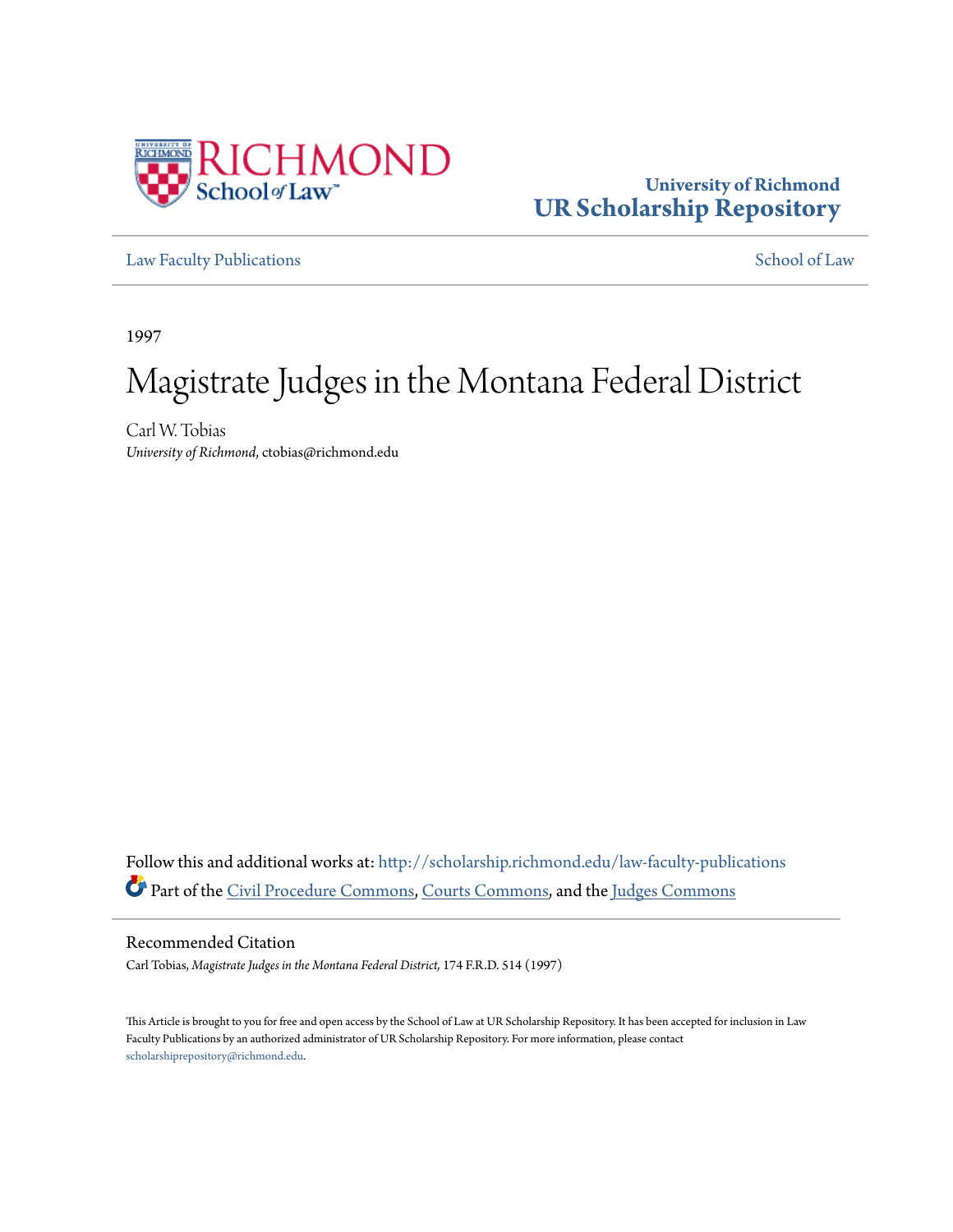## 174 F.R.D. 514

## **Federal Rules Decisions**

## June 13, 1996

## MAGISTRATE JUDGES IN THE MONTANA FEDERAL DISTRICT

## <span id="page-1-1"></span><span id="page-1-0"></span>Carl Tobias [a1](#page-5-0)

## Copyright 1997 by Carl Tobias

Over the last three decades, growing caseloads and finite resources have fostered expansion of the jurisdiction, responsibilities, prestige and compensation of United States Magistrate Judges. Passage of the Civil Justice Reform Act (CJRA) of 1990, which required local experimentation with procedures for reducing expense and delay in civil litigation,  $^1$  $^1$  propelled this development in many of the ninety-four federal districts across the country. The United States District Court for the District of Montana has quite strongly evidenced these phenomena. Perhaps most important, the CJRA expense and delay reduction plan that the district prescribed in 1991 included an opt-out procedure which it intended would secure a larger number of consents to magistrate judge jurisdiction in civil cases. That procedure's adoption, related developments, such as the need for the district's Article III judges to devote considerable resources to resolving their criminal dockets, and the perception that the magistrate judges concomitantly resolve civil cases as efficiently, fairly and expeditiously as the Article III judges have led many lawyers and parties in the Montana District to view magistrate judges as similar to Article III judges for the purpose of civil dispute resolution.

The factors mentioned above, the increasingly complex nature of criminal and civil caseloads, the steadily expanding character of civil dockets in the United States and the Montana District, and the need to find innovative ways of resolving these disputes with limited resources mean that the office of magistrate judge in the country and in the Montana District warrants analysis. This essay undertakes that effort. The piece initially examines the origins and development of the office of magistrate judge nationally and in the Montana Federal District Court, emphasizing the recent expansion of magistrate judges' roles and responsibilities. The paper concludes with suggestions for the future.

## **\*515 I. The Origins, Development And Recent Expansion Of The Office Of Magistrate Judge**

## <span id="page-1-7"></span><span id="page-1-6"></span><span id="page-1-3"></span><span id="page-1-2"></span>**A. National Developments**

The historical background of the office of magistrate judge warrants comparatively circumscribed examination in this essay. Several studies that the Federal Judicial Center (FJC) commissioned and numerous independent authors have comprehensively evaluated the origins and developments of the office of magistrate judge,  $^2$  $^2$  and the research which they have performed can rather easily be summarized here.

<span id="page-1-5"></span><span id="page-1-4"></span>Congress created the office of United States magistrate in the Federal Magistrates Act of 1968  $^3$  $^3$  partly because it was dissatisfied with the office of United States commissioner, officials who assisted Article III judges with minor responsibilities associated with criminal dockets.<sup>[4](#page-6-0)</sup> A 1976 amendment of this legislation clarified magistrates' power to hear prisoner civil rights actions, review administrative decisions involving Social Security benefits, and issue reports and recommendations on motions to dismiss and for summary judgment.<sup>[5](#page-6-1)</sup> Congress soon thereafter passed the Federal Magistrate Act of 1979, <sup>[6](#page-6-2)</sup> which it intended to improve federal court access by expanding magistrates' civil and criminal jurisdiction.<sup>[7](#page-6-3)</sup> More specifically and perhaps most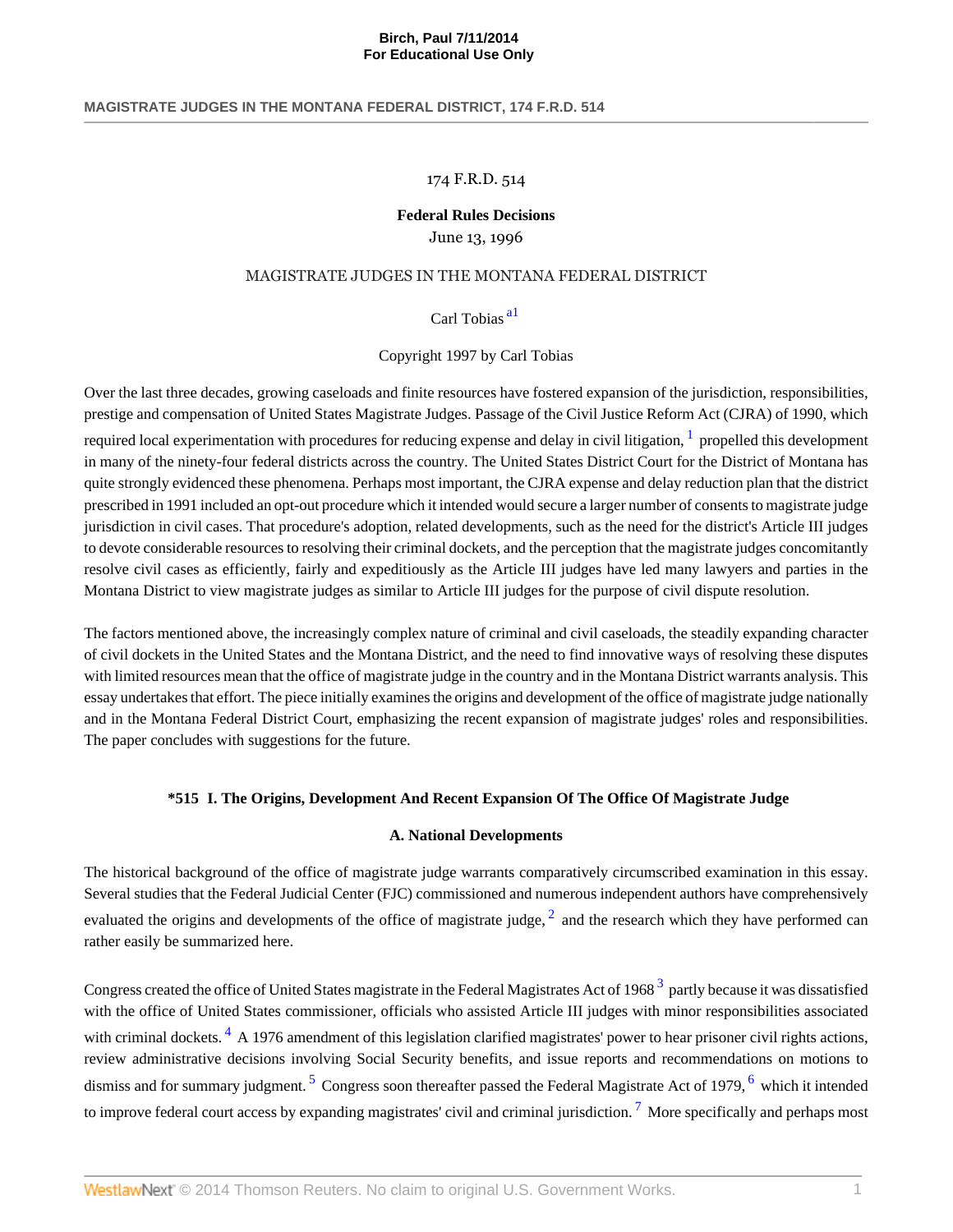<span id="page-2-0"></span>importantly, the legislation empowered magistrates with parties' consent to treat all pretrial and trial matters and enter final judgments in civil litigation.<sup>[8](#page-6-4)</sup>

<span id="page-2-7"></span><span id="page-2-6"></span><span id="page-2-5"></span><span id="page-2-4"></span><span id="page-2-3"></span><span id="page-2-2"></span><span id="page-2-1"></span>Section 636 in Title 28 of the United States Code prescribes the powers and jurisdiction of magistrate judges, authorizing these judicial officers to undertake a broad spectrum of duties implicating civil and criminal litigation.  $*516^{-9}$  $*516^{-9}$  $*516^{-9}$  This statutory section confers on magistrate judges all powers and duties that United States commissioners formerly had.<sup>[10](#page-6-6)</sup> On the criminal law side of the docket, magistrate judges are authorized to issue search and arrest warrants,  $^{11}$  $^{11}$  $^{11}$  treat criminal complaints,  $^{12}$  $^{12}$  $^{12}$  preside at initial appearances in criminal suits,  $\frac{13}{13}$  $\frac{13}{13}$  $\frac{13}{13}$  appoint attorneys for impoverished criminal defendants,  $\frac{14}{14}$  $\frac{14}{14}$  $\frac{14}{14}$  perform preliminary examinations to ascertain whether probable cause exists to hold a criminal defendant for additional proceedings, <sup>[15](#page-6-11)</sup> conduct extradition hearings,  $^{16}$  $^{16}$  $^{16}$  and handle grand jury proceedings,  $^{17}$  $^{17}$  $^{17}$  District courts can also designate magistrate judges to try and to sentence defendants when charged with misdemeanors, if the parties consent.  $^{18}$  $^{18}$  $^{18}$  Magistrate judges, therefore, normally handle misdemeanor proceedings and pretrial matters in federal felony cases. The Federal Magistrate Act, however, does not authorize magistrate judges to try criminal felony cases. <sup>[19](#page-6-15)</sup>

<span id="page-2-11"></span><span id="page-2-10"></span><span id="page-2-9"></span><span id="page-2-8"></span>Twenty-eight U.S.C. Section 636 assigns magistrate judges numerous responsibilities for civil lawsuits. That provision empowers district judges to designate magistrate judges to hear any pretrial matter, except for dispositive motions, such as motions for summary judgment and to dismiss, and permits Article III judges to reconsider these magistrate judge decisions only if "clearly erroneous or contrary to law."  $^{20}$  $^{20}$  $^{20}$ 

<span id="page-2-14"></span><span id="page-2-13"></span><span id="page-2-12"></span>District judges can even refer matters that [28 U.S.C. Section 636\(b\)\(1\)\(A\)](http://www.westlaw.com/Link/Document/FullText?findType=L&pubNum=1000546&cite=28USCAS636&originationContext=document&vr=3.0&rs=cblt1.0&transitionType=DocumentItem&contextData=(sc.UserEnteredCitation)#co_pp_8b16000077793) prohibits magistrate judges from hearing, and prisoner petitions which seek post-conviction relief or challenge conditions of confinement, to magistrate judges for consideration and the submission of reports and recommendations. [21](#page-6-17) Moreover, Article III judges can designate magistrate judges to **\*517** serve as special masters. <sup>[22](#page-6-18)</sup> Finally, magistrate judges "may be assigned such additional duties as are not inconsistent with the Constitution and laws of the United States." [23](#page-6-19)

<span id="page-2-17"></span><span id="page-2-16"></span><span id="page-2-15"></span>With litigants' consent, a magistrate judge "may conduct any or all proceedings in a jury or nonjury civil matter and order the entry of judgment in the case, when specially designated to exercise such jurisdiction by the district court or courts he serves." <sup>[24](#page-6-20)</sup> A party who consents can appeal the magistrate judge's determination directly to the appeals court as if a district judge had entered the judgment  $25$  and until recently could have appealed to a district judge "in the same manner as on an appeal from a district court judgment to the court of appeals."  $26$ 

<span id="page-2-18"></span>The United States Code created the office of magistrate judge and prescribes jurisdiction; however, each district decides the specific responsibilities of these judicial officers. During the early 1980s, the FJC sponsored a study of the duties of magistrate judges in nine districts and found three essential models: (1) magistrate judges as effectively additional Article III judges, resolving their own civil caseloads; (2) magistrate judges as specialists either by case types or in specific features of pretrial case management; and (3) magistrate judges as "team players," hearing all pretrial matters and preparing cases for district judges to try.  $27$  The study also ascertained that particular magistrate judges could have different responsibilities within the same district. [28](#page-7-0)

<span id="page-2-21"></span><span id="page-2-20"></span><span id="page-2-19"></span>In short, the developments described above and several related developments have coalesced since 1968 to change substantially, if not transform, the duties, roles and perceptions of magistrate judges in numerous districts. Congress gradually expanded magistrate judge jurisdiction and compensation for these judicial officers.  $^{29}$  $^{29}$  $^{29}$  The enhanced responsibilities, reimbursement,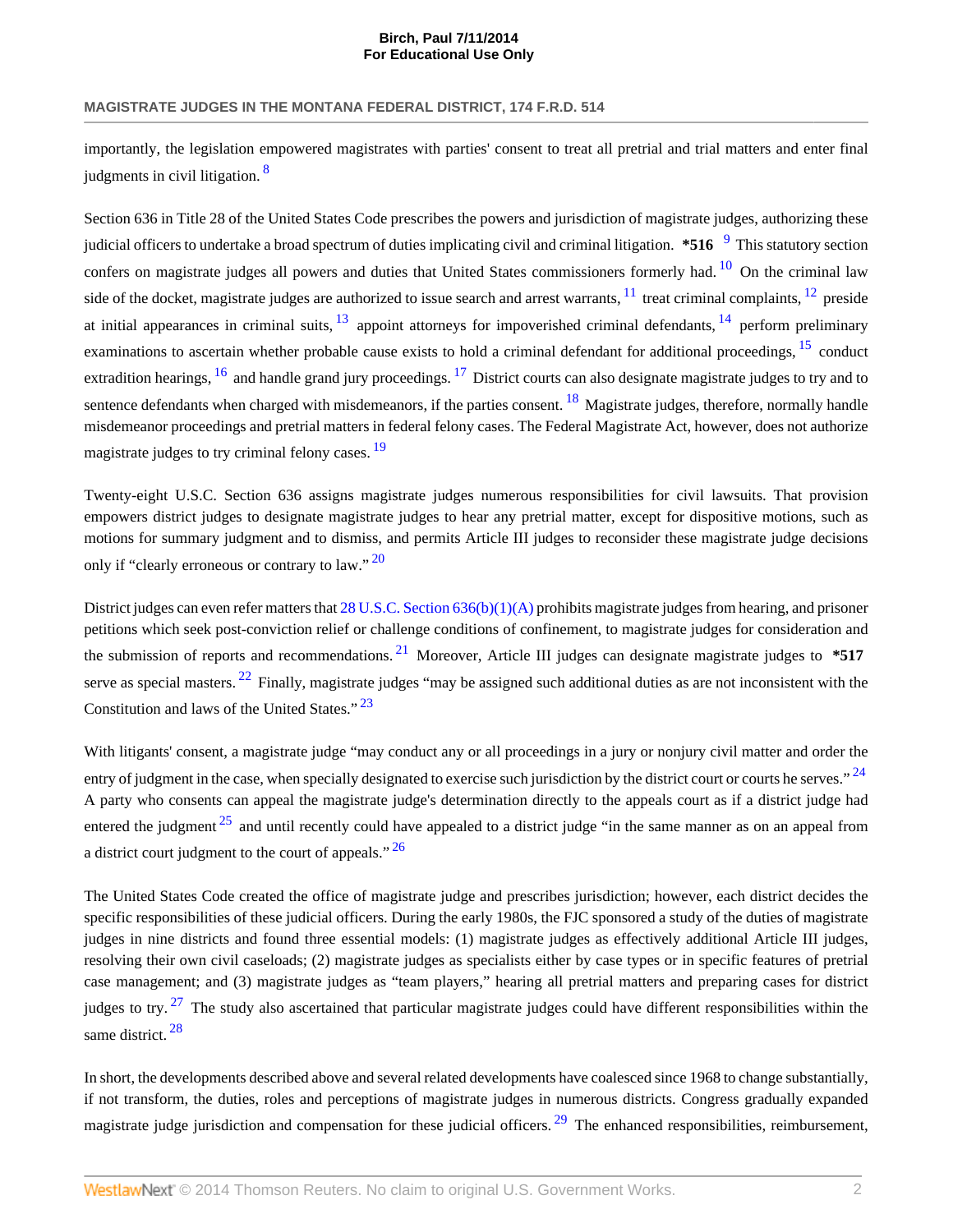and prestige of the office correspondingly made the positions more competitive and appointment of magistrate judges more meritocratic. Mounting civil caseloads in state and federal trial courts and the growing complexity and number of federal court criminal prosecutions, for which the Speedy Trial Act requires prompt disposition, made federal district judges increasingly willing to enlarge magistrate judges' roles and responsibilities, particularly for resolving civil disputes. The perception, and probably the **\*518** reality, in numerous districts that magistrate judges would resolve civil cases as competently, fairly, and expeditiously as Article III judges has apparently led growing numbers of lawyers and parties to consent to magistrate judge jurisdiction.

Finally, the passage and implementation of the CJRA has propelled all of the developments described in the paragraph immediately above. The CJRA "actually enhanced the potential role and status of federal magistrate judges," while the Senate Judiciary Committee Report which accompanied the legislation stated that "magistrates can and should play an important role, particularly in the pretrial and case management process." [30](#page-7-2)

<span id="page-3-3"></span><span id="page-3-2"></span><span id="page-3-0"></span>Professor Larry Dessem made several important findings in an early study of the CJRA's effectuation.<sup>[31](#page-7-3)</sup> He stated that "magistrate judges generally have been viewed as having a significant role to play in solving the perceived problems that the CJRA was intended to address," although CJRA advisory groups and districts reached varying conclusions regarding the most efficacious use of the judicial officers. <sup>[32](#page-7-4)</sup> Professor Dessem determined that districts employed magistrate judges as team players, specialists or additional judges.  $33$  He also found that numerous districts prescribed four approaches for encouraging increased consents to magistrate judge jurisdiction in civil cases: (1) affording litigants more information regarding consent; (2) requiring counsel specifically to address possible consent; (3) offering incentives for parties to consent; and (4) redefining ways of manifesting consent to jurisdiction.<sup>[34](#page-7-6)</sup> Professor Dessem concluded that ways of employing magistrate judges varied among the districts and that their most effective use could only be determined within the context of districts' overall efforts to decrease cost and delay, while he surmised that the office's importance would grow under the CJRA and that magistrate judges would be essential to the implementation of expense and delay reduction procedures and would "play an important role in civil justice reform efforts in the federal districts courts."  $35$ 

Many of the developments examined above and the historical time frame delineated are reflected in the experience of the Montana Federal District Court, which has been particularly willing to maximize the employment of magistrate judges, especially when resolving the civil caseload. More specific analysis of increasing reliance on magistrate judges in this district is explored below.

#### <span id="page-3-9"></span><span id="page-3-8"></span><span id="page-3-7"></span><span id="page-3-6"></span><span id="page-3-5"></span><span id="page-3-4"></span><span id="page-3-1"></span>**B. Developments in the Montana District**

The Montana District actively participated in, or responded to, many of the national developments described in the subsection above. As recently **\*519** as the mid-1980s, the Article III judges relied on part-time magistrate judges who were situated in each of the district's five divisions. <sup>[36](#page-7-8)</sup> However, in the late 1980s, the court consolidated these positions into three full-time magistrate judge positions, and the Article III judges appoint these officers for eight-year terms of service.<sup>[37](#page-7-9)</sup>

In 1990, Congress passed the CJRA and soon thereafter the Montana District implemented that statute in ways which the court intended would maximize employment of the magistrate judges. The Civil Justice Expense and Delay Reduction Plan provided that the Article III judges were to "utilize to the fullest extent allowed by law, the magistrate judges."<sup>[38](#page-7-10)</sup> Perhaps most critical was the opt-out procedure which effectively assigned equal numbers of civil cases to Article III judges and magistrate judges and authorized magistrate judges to resolve the civil cases so assigned if litigants did not object within a specific period.<sup>[39](#page-7-11)</sup>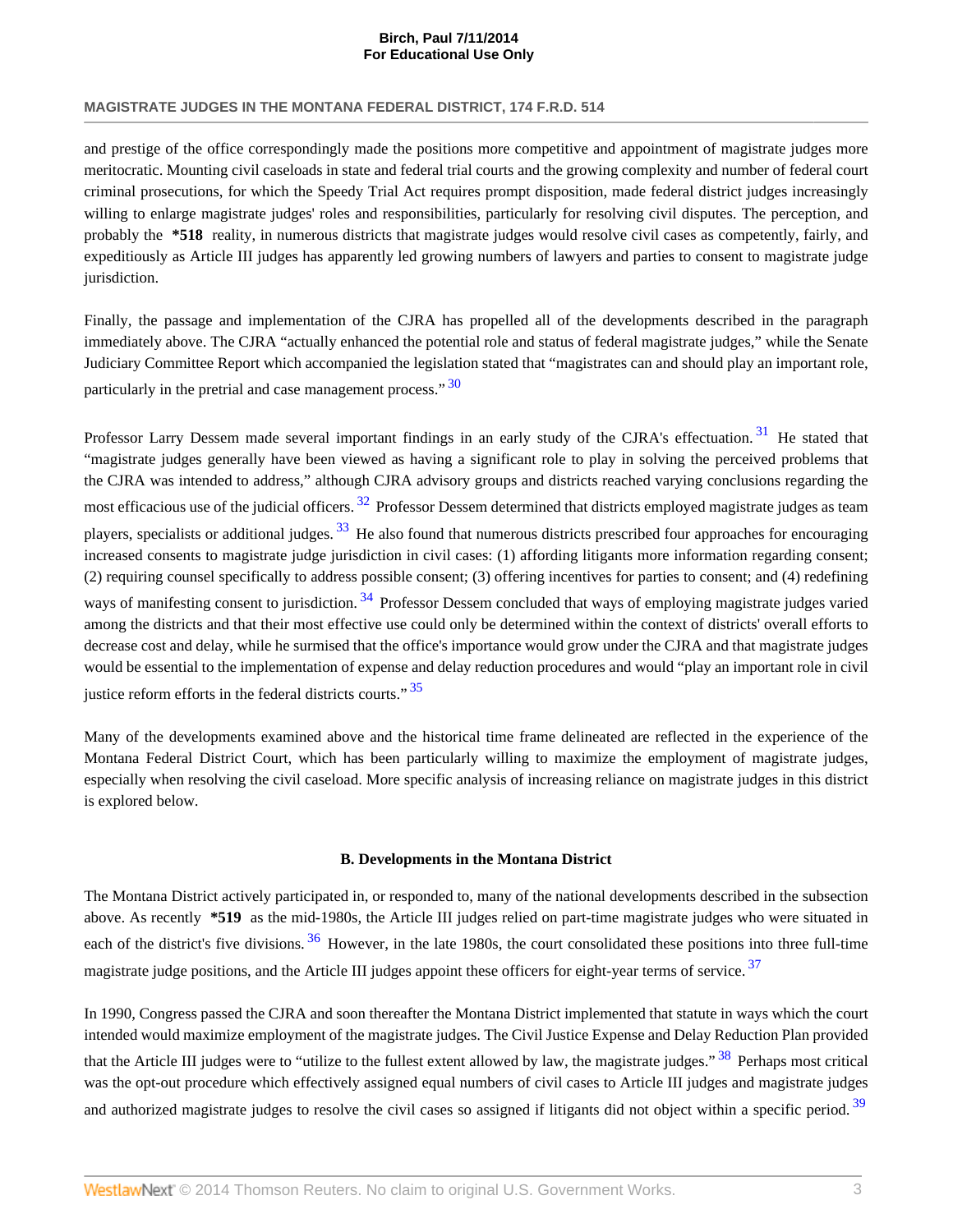Magistrate judges have also assumed expanded responsibility for pretrial proceedings, particularly involving discovery, in those civil cases for which Article III judges have ultimate responsibility.

<span id="page-4-0"></span>Early experience with the opt-out procedure suggested that it did help to expedite resolution of civil cases. The Annual Report which the district prepared in 1994 showed that the district secured consents in a substantial number of civil cases which enabled Article III judges to devote greater attention to other litigation primarily involving criminal cases and relatively complex civil actions.  $40$  The Billings Division has experimented with the opt-out procedure for the longest period.  $41$  The Montana District modified the provision in 1995 by compressing the time afforded parties for requesting assignment to an Article III judge. <sup>[42](#page-7-14)</sup> The Ninth Circuit invalidated it in 1996. <sup>[43](#page-7-15)</sup> Nevertheless, most of the divisions are now essentially employing a procedure that resembles the opt-out mechanism to acquire consents under an October 1996 General Order. <sup>[44](#page-7-16)</sup> Moreover, anecdotal evidence suggests **\*520** that the district continues to secure a significant number of consents. [45](#page-7-17)

Another important function that Magistrate Judges discharge is conducting settlement conferences. <sup>[46](#page-7-18)</sup> For instance, Magistrate Judge Robert Holter holds approximately five conferences each month, and he has successfully assisted lawyers and litigants in settling cases. Settled lawsuits can obviously save the parties and the court expense and delay, particularly cost and time associated with trials.

#### <span id="page-4-7"></span><span id="page-4-3"></span>**II. Suggestions For The Future**

#### <span id="page-4-10"></span><span id="page-4-9"></span><span id="page-4-8"></span><span id="page-4-6"></span><span id="page-4-5"></span><span id="page-4-4"></span><span id="page-4-2"></span><span id="page-4-1"></span>**A. National**

As CJRA experimentation draws to a close, those individuals and entities which are evaluating the reform should institute special efforts to assess the roles and responsibilities of magistrate judges in reducing expense and delay in civil litigation. The RAND study of the ten pilot districts and the Federal Judicial Center (FJC) study of the five demonstration courts are not specifically intended to focus on magistrate judges. [47](#page-7-19) However, the two studies may develop some information on whether these judicial officers have saved money or time and, if so, how much and in what ways. For example, reliance on magistrate judges in the demonstration districts which experimented with differentiated case management or with alternative dispute resolution could enhance understanding of how courts might employ the officials. <sup>[48](#page-7-20)</sup> Moreover, each of the ninety-four districts, when discharging their statutory obligation to conduct annual assessments may have evaluated the use of magistrate judges. <sup>[49](#page-7-21)</sup> Indeed, the District of New Mexico recently modified its civil case assignment plan to "more effectively benefit from the talents and abilities of Magistrate Judges of" the court.  $50$ 

<span id="page-4-11"></span>It would also be valuable to secure information on the use of magistrate judges nationwide during the CJRA's implementation since 1990. For instance, we need to know exactly how many of the ninety-four districts relied on these officers in experimentation, the precise ways in which courts depended on the magistrate judges, and how effective use of the officials was in terms, for instance, of reducing expense or delay. No one has apparently collected this material in a very systematic way, although the FJC, the Administrative Office of the United States Courts, and individual **\*521** districts may have considerable relevant data. That information should be systematically collected, analyzed and synthesized as promptly as possible. This work may soon become urgent because much applicable material may be lost or destroyed, if the Congress allows the CJRA to sunset in late 1997.<sup>[51](#page-7-23)</sup>

#### **B. Montana District**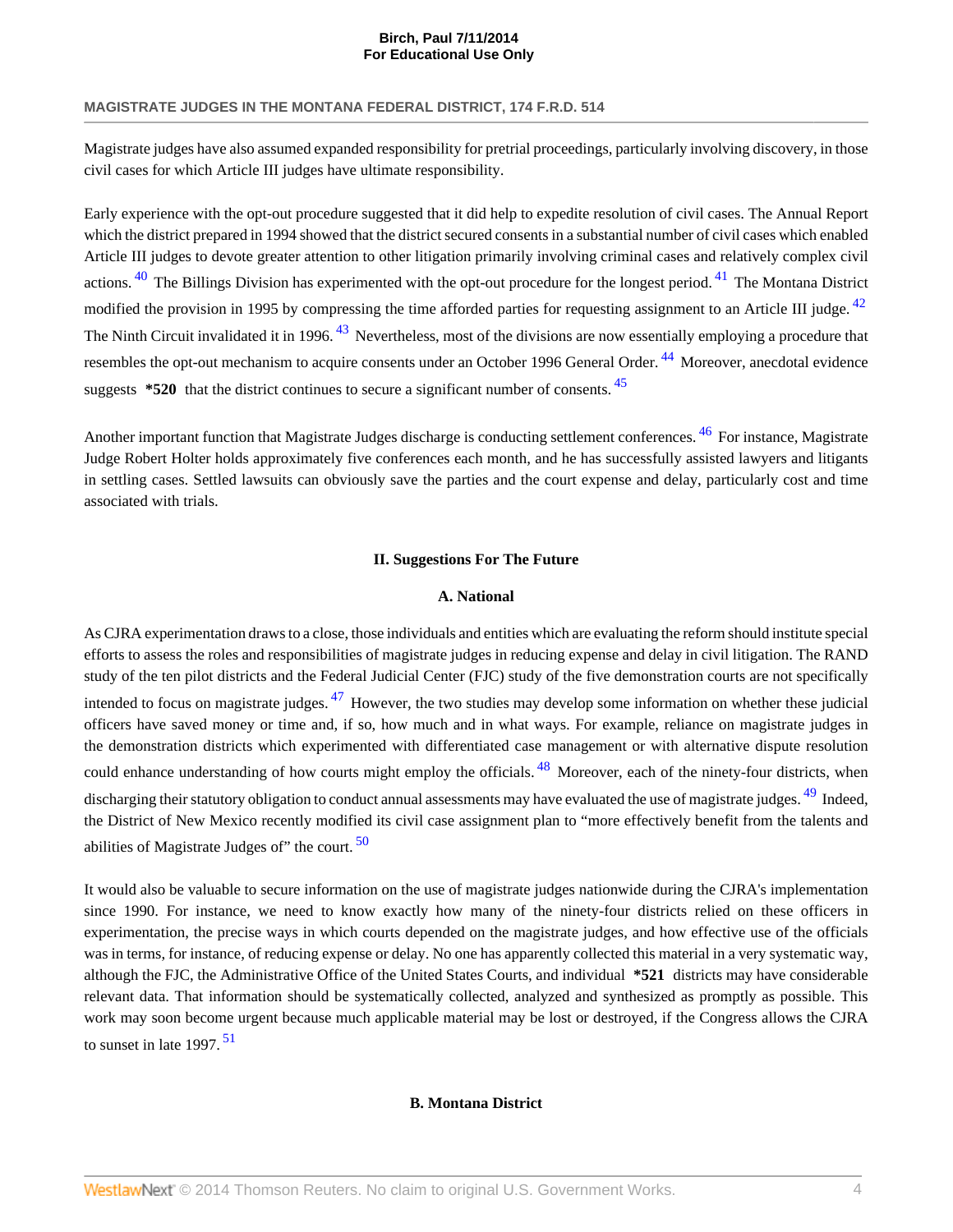The Montana District should undertake as many of the tasks enumerated in the above subsection that apply to it as possible. Perhaps most importantly, the court should evaluate whether the district has realized the aspiration that it espoused at the outset of CJRA experimentation to maximize the use of magistrate judges in the court.  $52$  The district ought to assemble, assess and synthesize all of the relevant empirical data that it has, for example, on the consents to magistrate judge jurisdiction secured and their impact on expense and delay reduction. It might also be advisable to survey lawyers and litigants to ascertain their perceptions of use of magistrate judges in the court.  $53$ 

Once the district has gathered this material, the court ought to consult it and all of the information on national developments that I call for above. The district should then evaluate the efficacy of magistrate judges' use in CJRA experimentation and formulate plans for future employment of the judicial officers. For example, if the district ascertains that the opt-out procedure has been successful, the court should explore ways of encouraging consents in the future. Because most attorneys and parties that participate in civil litigation in the district seem to have considerable confidence in the magistrate judges, and rather readily consent to their jurisdiction, there should be relatively little difficulty in securing numerous voluntary consents in the future. The court, therefore, might consider abrogating the opt-out mechanism which the Ninth Circuit invalidated and employing a procedure for securing consents during scheduling conferences analogous to that which Magistrate Judges Erickson and Holter use.  $54$ 

#### <span id="page-5-5"></span><span id="page-5-4"></span>**Conclusion**

<span id="page-5-6"></span>The jurisdiction, responsibilities and prestige of magistrate judges have increased substantially in the United States and the Montana Federal District Court over the last three decades. Implementation of the CJRA of 1990 has propelled this development. As CJRA experimentation concludes, evaluators should analyze the enhanced roles and responsibilities of magistrate judges to ascertain whether increased use of these judicial officials has reduced expense or delay or had other beneficial or adverse impacts. Once that information has been collected, assessed and synthesized, it should be **\*522** possible to ascertain exactly how the office of magistrate judge has changed and how reliance on the officials might improve resolution of federal court disputes in the future.

#### Footnotes

- <span id="page-5-0"></span>[a1](#page-1-0) Copyright (c) 1997 by Carl Tobias. Professor of Law, University of Montana. I wish to thank Magistrate Judge Leif "Bart" Erickson, James Conwell, and Peggy Sanner for valuable suggestions, Cecelia Palmer and Charlotte Wilmerton for processing this piece, and Ann and Tom Boone and the Harris Trust for generous, continuing support. I serve on the Ninth Circuit District Local Rules Review Committee and on the Advisory Group that the United States District Court for the District of Montana has appointed under the Civil Justice Reform Act of 1990; however, the views expressed here and errors that remain are mine.
- <span id="page-5-1"></span>[1](#page-1-1) *See* [28 U.S.C. §§ 471](http://www.westlaw.com/Link/Document/FullText?findType=L&pubNum=1000546&cite=28USCAS471&originatingDoc=Ie561003136f111dc8120b359c1a23e50&refType=LQ&originationContext=document&vr=3.0&rs=cblt1.0&transitionType=DocumentItem&contextData=(sc.UserEnteredCitation))[-82 \(1994\)](http://www.westlaw.com/Link/Document/FullText?findType=L&pubNum=1000546&cite=28USCAS82&originatingDoc=Ie561003136f111dc8120b359c1a23e50&refType=LQ&originationContext=document&vr=3.0&rs=cblt1.0&transitionType=DocumentItem&contextData=(sc.UserEnteredCitation)). *See generally* Carl Tobias, *[Improving the 1988 and 1990 Judicial Improvements Acts,](http://www.westlaw.com/Link/Document/FullText?findType=Y&serNum=0104860234&pubNum=1239&originationContext=document&vr=3.0&rs=cblt1.0&transitionType=DocumentItem&contextData=(sc.UserEnteredCitation))* 46 Stan.L.Rev. [1589 \(1994\).](http://www.westlaw.com/Link/Document/FullText?findType=Y&serNum=0104860234&pubNum=1239&originationContext=document&vr=3.0&rs=cblt1.0&transitionType=DocumentItem&contextData=(sc.UserEnteredCitation))
- <span id="page-5-2"></span><sup>[2](#page-1-2)</sup> The FJC studies are Carroll Seron, The Role of Magistrates in Federal District Courts (1983) and Carroll Seron, The Roles of Magistrates: Nine Case Studies (1985) [hereinafter Seron, Nine Case Studies]. Illustrative of independent treatment are Christopher E. Smith, United States Magistrates in the Federal Courts (1990) and R. Lawrence Dessem, *The [Role of the Federal Magistrate Judge](http://www.westlaw.com/Link/Document/FullText?findType=Y&serNum=0104628485&pubNum=1235&originationContext=document&vr=3.0&rs=cblt1.0&transitionType=DocumentItem&contextData=(sc.UserEnteredCitation)) in Civil Justice Reform,* [67 St. John's L.Rev. 799 \(1993\)](http://www.westlaw.com/Link/Document/FullText?findType=Y&serNum=0104628485&pubNum=1235&originationContext=document&vr=3.0&rs=cblt1.0&transitionType=DocumentItem&contextData=(sc.UserEnteredCitation)). I emphasize magistrate judge responsibilities for civil cases in this essay because they are more important to the issues treated here.
- <span id="page-5-3"></span>[3](#page-1-3) Pub.L. No. 90-578, 82 Stat. 1108 (1968). *See generally* Joseph F. Spaniol, Jr., *The Federal Magistrates Act: History and Development,* 1974 Ariz.St.L.J. 565. I rely substantially in the remainder of this section on Dessem, *supra* note 2.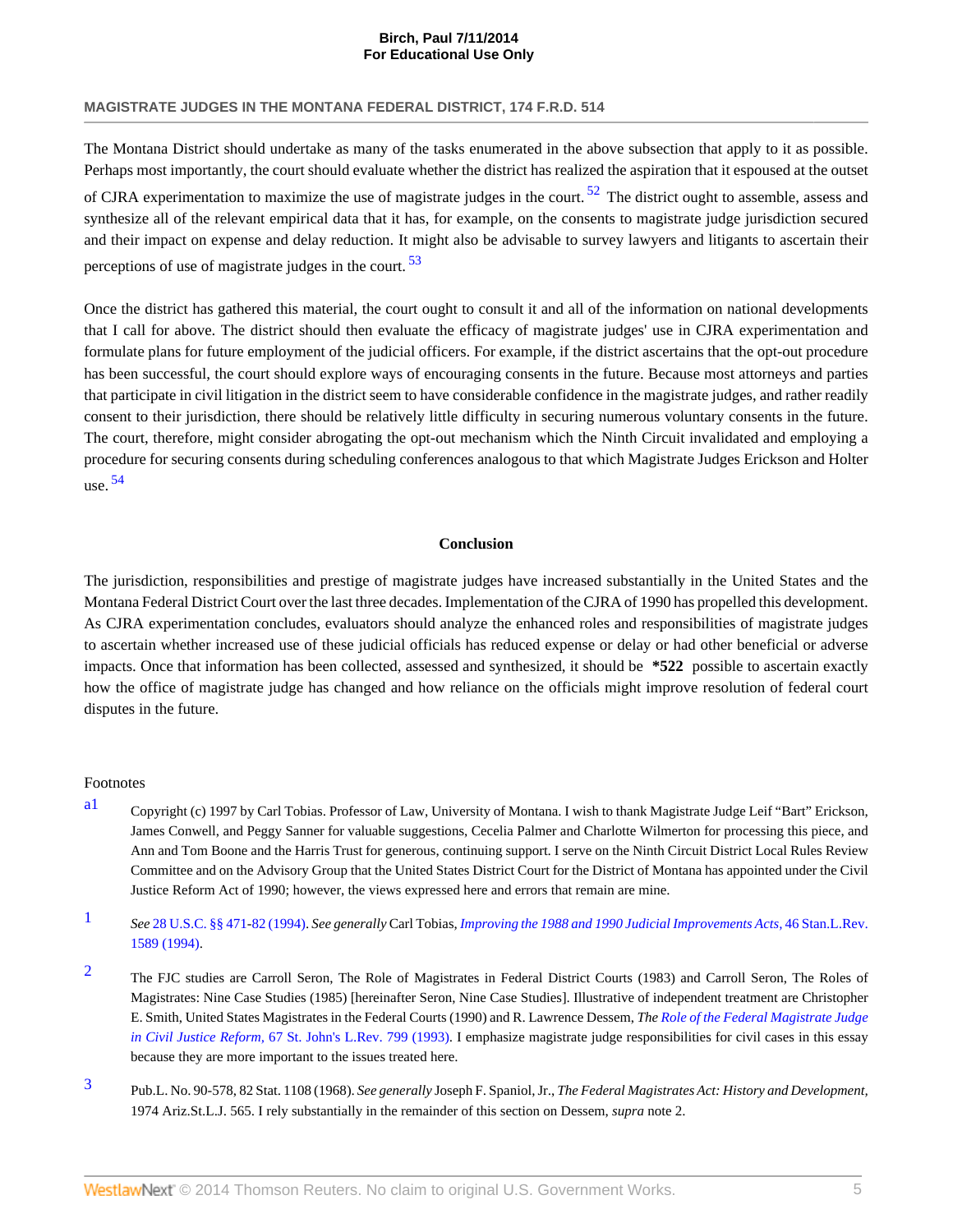- <span id="page-6-0"></span>[4](#page-1-4) *See* Linda J. Silberman, *Masters and Magistrates, Part II: The American Analogue,* 50 N.Y.U.L.Rev. 1297, 1297-98 (1975); *see also* Richard W. Peterson, *The Federal Magistrates Act: A New Dimension in the Implementation of Justice,* 56 Iowa L.Rev. 62 (1970).
- <span id="page-6-1"></span>[5](#page-1-5) [Pub.L. No. 94-577, 90 Stat. 2729 \(1976\)](http://www.westlaw.com/Link/Document/FullText?findType=l&pubNum=1077005&cite=UUID(IAE7F407ECF-704862B1609-C39D0421F0F)&originationContext=document&vr=3.0&rs=cblt1.0&transitionType=DocumentItem&contextData=(sc.UserEnteredCitation)) (codified at [28 U.S.C. § 636\(b\)](http://www.westlaw.com/Link/Document/FullText?findType=L&pubNum=1000546&cite=28USCAS636&originationContext=document&vr=3.0&rs=cblt1.0&transitionType=DocumentItem&contextData=(sc.UserEnteredCitation)#co_pp_a83b000018c76) (1994)); *see* S.Rep. No. 625, 94th Cong., 2d Sess. 3-4 (1976), *reprinted in* 1975 U.S.C.C.A.N. 6162, 6162-63.
- <span id="page-6-2"></span>[6](#page-1-6) [Pub.L. No. 96-82, 93 Stat. 643 \(1979\).](http://www.westlaw.com/Link/Document/FullText?findType=l&pubNum=1077005&cite=UUID(IE22A2FDAD2-384AF9879A5-720722A9811)&originationContext=document&vr=3.0&rs=cblt1.0&transitionType=DocumentItem&contextData=(sc.UserEnteredCitation)) *See generally* Peter G. McCabe, *The Federal Magistrate Act of 1979,* 16 Harv.J. on Legis. 343, 401 (1979).
- <span id="page-6-3"></span>[7](#page-1-7) [Pub.L. No. 96-82, 93 Stat. 643 \(1979\)](http://www.westlaw.com/Link/Document/FullText?findType=l&pubNum=1077005&cite=UUID(IE22A2FDAD2-384AF9879A5-720722A9811)&originationContext=document&vr=3.0&rs=cblt1.0&transitionType=DocumentItem&contextData=(sc.UserEnteredCitation)) (purpose clause).
- <span id="page-6-4"></span>[8](#page-2-0) [Pub.L. No. 96-82, § 2, 93 Stat. 643,](http://www.westlaw.com/Link/Document/FullText?findType=l&pubNum=1077005&cite=UUID(IE22A2FDAD2-384AF9879A5-720722A9811)&originationContext=document&vr=3.0&rs=cblt1.0&transitionType=DocumentItem&contextData=(sc.UserEnteredCitation)) 643 (1979) (codified as amended at [28 U.S.C. § 636 \(1994\)\)](http://www.westlaw.com/Link/Document/FullText?findType=L&pubNum=1000546&cite=28USCAS636&originatingDoc=Ie561003136f111dc8120b359c1a23e50&refType=LQ&originationContext=document&vr=3.0&rs=cblt1.0&transitionType=DocumentItem&contextData=(sc.UserEnteredCitation)).
- <span id="page-6-5"></span>[9](#page-2-1) For a comprehensive evaluation of these powers and this jurisdiction, *see* Admin. Office of the U.S. Courts, Inventory of United States Magistrate Judge Duties (1991) [hereinafter Inventory of Duties]; *see also* [28 U.S.C. § 636 \(1994\)](http://www.westlaw.com/Link/Document/FullText?findType=L&pubNum=1000546&cite=28USCAS636&originatingDoc=Ie561003136f111dc8120b359c1a23e50&refType=LQ&originationContext=document&vr=3.0&rs=cblt1.0&transitionType=DocumentItem&contextData=(sc.UserEnteredCitation)).
- <span id="page-6-6"></span>[10](#page-2-2) [28 U.S.C. § 636\(a\)\(1\)](http://www.westlaw.com/Link/Document/FullText?findType=L&pubNum=1000546&cite=28USCAS636&originationContext=document&vr=3.0&rs=cblt1.0&transitionType=DocumentItem&contextData=(sc.UserEnteredCitation)#co_pp_7b9b000044381) (1994).
- <span id="page-6-7"></span>[11](#page-2-3) [Fed.R.Crim.P. 4](http://www.westlaw.com/Link/Document/FullText?findType=L&pubNum=1004365&cite=USFRCRPR4&originatingDoc=Ie561003136f111dc8120b359c1a23e50&refType=LQ&originationContext=document&vr=3.0&rs=cblt1.0&transitionType=DocumentItem&contextData=(sc.UserEnteredCitation)), [41.](http://www.westlaw.com/Link/Document/FullText?findType=L&pubNum=1004365&cite=USFRCRPR41&originatingDoc=Ie561003136f111dc8120b359c1a23e50&refType=LQ&originationContext=document&vr=3.0&rs=cblt1.0&transitionType=DocumentItem&contextData=(sc.UserEnteredCitation))
- <span id="page-6-8"></span>[12](#page-2-4) [Fed.R.Crim.P. 3](http://www.westlaw.com/Link/Document/FullText?findType=L&pubNum=1004365&cite=USFRCRPR3&originatingDoc=Ie561003136f111dc8120b359c1a23e50&refType=LQ&originationContext=document&vr=3.0&rs=cblt1.0&transitionType=DocumentItem&contextData=(sc.UserEnteredCitation)).
- <span id="page-6-9"></span>[13](#page-2-5) [Fed.R.Crim.P. 5](http://www.westlaw.com/Link/Document/FullText?findType=L&pubNum=1004365&cite=USFRCRPR5&originatingDoc=Ie561003136f111dc8120b359c1a23e50&refType=LQ&originationContext=document&vr=3.0&rs=cblt1.0&transitionType=DocumentItem&contextData=(sc.UserEnteredCitation)), [58\(b\)\(2\).](http://www.westlaw.com/Link/Document/FullText?findType=L&pubNum=1004365&cite=USFRCRPR58&originatingDoc=Ie561003136f111dc8120b359c1a23e50&refType=LQ&originationContext=document&vr=3.0&rs=cblt1.0&transitionType=DocumentItem&contextData=(sc.UserEnteredCitation))
- <span id="page-6-10"></span>[14](#page-2-6) [18 U.S.C. § 3006A\(b\)](http://www.westlaw.com/Link/Document/FullText?findType=L&pubNum=1000546&cite=18USCAS3006A&originationContext=document&vr=3.0&rs=cblt1.0&transitionType=DocumentItem&contextData=(sc.UserEnteredCitation)#co_pp_a83b000018c76) (1994).
- <span id="page-6-11"></span>[15](#page-2-7) *Id.* § 3060; [Fed.R.Crim.P. 5.1.](http://www.westlaw.com/Link/Document/FullText?findType=L&pubNum=1004365&cite=USFRCRPR5.1&originatingDoc=Ie561003136f111dc8120b359c1a23e50&refType=LQ&originationContext=document&vr=3.0&rs=cblt1.0&transitionType=DocumentItem&contextData=(sc.UserEnteredCitation))
- <span id="page-6-12"></span>[16](#page-2-8) [18 U.S.C. § 3184 \(1994\)](http://www.westlaw.com/Link/Document/FullText?findType=L&pubNum=1000546&cite=18USCAS3184&originatingDoc=Ie561003136f111dc8120b359c1a23e50&refType=LQ&originationContext=document&vr=3.0&rs=cblt1.0&transitionType=DocumentItem&contextData=(sc.UserEnteredCitation)).
- <span id="page-6-13"></span>[17](#page-2-9) [Fed.R.Crim.P. 6](http://www.westlaw.com/Link/Document/FullText?findType=L&pubNum=1004365&cite=USFRCRPR6&originatingDoc=Ie561003136f111dc8120b359c1a23e50&refType=LQ&originationContext=document&vr=3.0&rs=cblt1.0&transitionType=DocumentItem&contextData=(sc.UserEnteredCitation)).
- <span id="page-6-14"></span>[18](#page-2-10) [18 U.S.C. § 3401 \(1994\)](http://www.westlaw.com/Link/Document/FullText?findType=L&pubNum=1000546&cite=18USCAS3401&originatingDoc=Ie561003136f111dc8120b359c1a23e50&refType=LQ&originationContext=document&vr=3.0&rs=cblt1.0&transitionType=DocumentItem&contextData=(sc.UserEnteredCitation)); [Fed.R.Crim.P. 58](http://www.westlaw.com/Link/Document/FullText?findType=L&pubNum=1004365&cite=USFRCRPR58&originatingDoc=Ie561003136f111dc8120b359c1a23e50&refType=LQ&originationContext=document&vr=3.0&rs=cblt1.0&transitionType=DocumentItem&contextData=(sc.UserEnteredCitation)).
- <span id="page-6-15"></span>[19](#page-2-11) [Gomez v. United States, 490 U.S. 858, 871-72, 109 S.Ct. 2237, 2245-46, 104 L.Ed.2d 923 \(1989\)](http://www.westlaw.com/Link/Document/FullText?findType=Y&serNum=1989086451&pubNum=708&fi=co_pp_sp_708_2245&originationContext=document&vr=3.0&rs=cblt1.0&transitionType=DocumentItem&contextData=(sc.UserEnteredCitation)#co_pp_sp_708_2245).
- <span id="page-6-16"></span>[20](#page-2-12) [28 U.S.C. § 636\(b\)\(1\)\(A\)](http://www.westlaw.com/Link/Document/FullText?findType=L&pubNum=1000546&cite=28USCAS636&originationContext=document&vr=3.0&rs=cblt1.0&transitionType=DocumentItem&contextData=(sc.UserEnteredCitation)#co_pp_8b16000077793) (1994); *see* [Fed.R.Civ.P. 72\(a\)](http://www.westlaw.com/Link/Document/FullText?findType=L&pubNum=1004365&cite=USFRCPR72&originatingDoc=Ie561003136f111dc8120b359c1a23e50&refType=LQ&originationContext=document&vr=3.0&rs=cblt1.0&transitionType=DocumentItem&contextData=(sc.UserEnteredCitation)) (appeal from magistrate judge's order on nondispositive matters); *see also* A. Wallace Tashima, *[A Modest Proposal to Revise the Federal Magistrates Act,](http://www.westlaw.com/Link/Document/FullText?findType=Y&serNum=0102840001&pubNum=344&originationContext=document&vr=3.0&rs=cblt1.0&transitionType=DocumentItem&contextData=(sc.UserEnteredCitation))* 144 F.R.D. 437 (1993).
- <span id="page-6-17"></span>[21](#page-2-13) [28 U.S.C. § 636\(b\)\(1\)\(B\)](http://www.westlaw.com/Link/Document/FullText?findType=L&pubNum=1000546&cite=28USCAS636&originationContext=document&vr=3.0&rs=cblt1.0&transitionType=DocumentItem&contextData=(sc.UserEnteredCitation)#co_pp_2a4b0000e5562) (1994). Should a litigant object to the magistrate judge's proposed findings and recommendations within ten days, the district judge is to "make a de novo determination of those portions of the report or specified proposed findings or recommendations to which objection is made." *Id.* [§ 636\(b\)\(1\);](http://www.westlaw.com/Link/Document/FullText?findType=L&pubNum=1000546&cite=28USCAS636&originationContext=document&vr=3.0&rs=cblt1.0&transitionType=DocumentItem&contextData=(sc.UserEnteredCitation)#co_pp_3fed000053a85) *see* [Fed.R.Civ.P. 72\(b\)](http://www.westlaw.com/Link/Document/FullText?findType=L&pubNum=1004365&cite=USFRCPR72&originatingDoc=Ie561003136f111dc8120b359c1a23e50&refType=LQ&originationContext=document&vr=3.0&rs=cblt1.0&transitionType=DocumentItem&contextData=(sc.UserEnteredCitation)).
- <span id="page-6-18"></span>[22](#page-2-14) [28 U.S.C. § 636\(b\)\(2\)](http://www.westlaw.com/Link/Document/FullText?findType=L&pubNum=1000546&cite=28USCAS636&originationContext=document&vr=3.0&rs=cblt1.0&transitionType=DocumentItem&contextData=(sc.UserEnteredCitation)#co_pp_c0ae00006c482) (1994); *see* [Fed.R.Civ.P. 53](http://www.westlaw.com/Link/Document/FullText?findType=L&pubNum=1004365&cite=USFRCPR53&originatingDoc=Ie561003136f111dc8120b359c1a23e50&refType=LQ&originationContext=document&vr=3.0&rs=cblt1.0&transitionType=DocumentItem&contextData=(sc.UserEnteredCitation)) (prescribing appointment and powers of master).
- <span id="page-6-19"></span>[23](#page-2-15) [28 U.S.C. § 636\(b\)\(3\)](http://www.westlaw.com/Link/Document/FullText?findType=L&pubNum=1000546&cite=28USCAS636&originationContext=document&vr=3.0&rs=cblt1.0&transitionType=DocumentItem&contextData=(sc.UserEnteredCitation)#co_pp_d801000002763) (1994); *see also* Inventory of Duties, *supra* note 9 (compiling duties).
- <span id="page-6-20"></span>[24](#page-2-16) 28 U.S.C. §  $636(c)(1)$  (1994).
- <span id="page-6-21"></span>[25](#page-2-17) *Id.* §  $636(c)(3)$ .
- <span id="page-6-22"></span>[26](#page-2-18) *Id.* § 636(c)(4); *see also* [Fed.R.Civ.P. 74](http://www.westlaw.com/Link/Document/FullText?findType=L&pubNum=1004365&cite=USFRCPR74&originatingDoc=Ie561003136f111dc8120b359c1a23e50&refType=LQ&originationContext=document&vr=3.0&rs=cblt1.0&transitionType=DocumentItem&contextData=(sc.UserEnteredCitation))[-76](http://www.westlaw.com/Link/Document/FullText?findType=L&pubNum=1004365&cite=USFRCPR76&originatingDoc=Ie561003136f111dc8120b359c1a23e50&refType=LQ&originationContext=document&vr=3.0&rs=cblt1.0&transitionType=DocumentItem&contextData=(sc.UserEnteredCitation)) (affording procedure for appeals from judgments of magistrate judge to district judges); Federal Courts Improvement Act of 1996, [Pub.L. No. 104-317, 110 Stat. 3847,](http://www.westlaw.com/Link/Document/FullText?findType=l&pubNum=1077005&cite=UUID(I7C34237561-1B4EB9997CD-ED20ABB83D0)&originationContext=document&vr=3.0&rs=cblt1.0&transitionType=DocumentItem&contextData=(sc.UserEnteredCitation)) § 207 (abolishing appeals to district judges); Federal Courts Improvement Act of 1996, [Pub.L. No. 104-317, 110 Stat. 3847,](http://www.westlaw.com/Link/Document/FullText?findType=l&pubNum=1077005&cite=UUID(I7C34237561-1B4EB9997CD-ED20ABB83D0)&originationContext=document&vr=3.0&rs=cblt1.0&transitionType=DocumentItem&contextData=(sc.UserEnteredCitation)) § 207 (abolishing appeals to district judges).
- <span id="page-6-23"></span>[27](#page-2-19) *See* Seron, Nine Case Studies, *supra* note 2, at 35-36.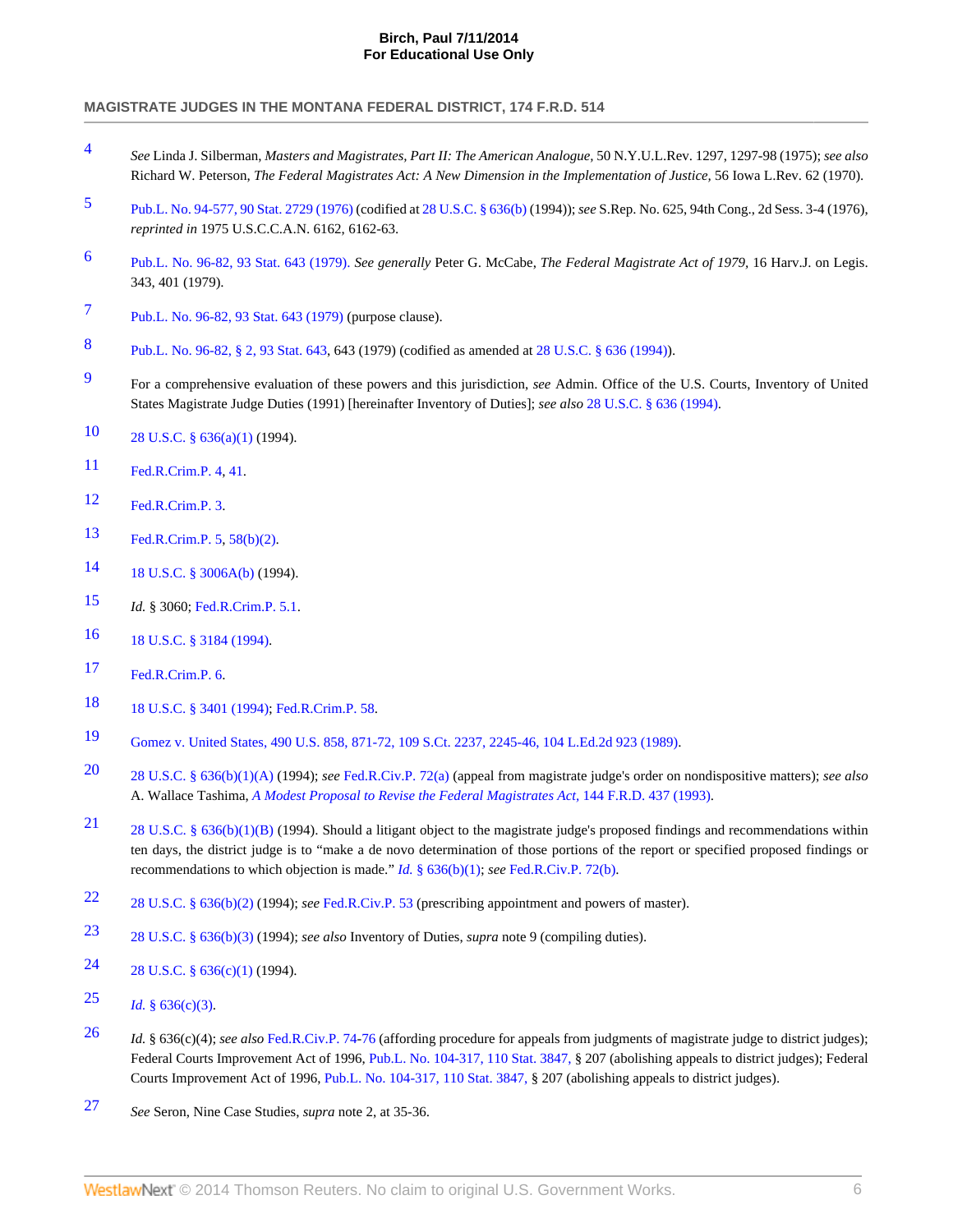- <span id="page-7-0"></span>*See id.* at 41-45.
- <span id="page-7-1"></span>*See, e.g., supra* notes 3-7 and accompanying text.
- <span id="page-7-2"></span>*See* Dessem, *supra* note 2, at 811 (first quotation); S.Rep. No. 416, 101st Cong., 2d Sess. 20 (1990) (second quotation).
- <span id="page-7-3"></span>*See* Dessem, *supra* note 2, at 811-40.
- <span id="page-7-4"></span>*See id.* at 811.
- <span id="page-7-5"></span>*See id.* at 812-32; *see also supra* note 27 and accompanying text.
- <span id="page-7-6"></span>*See* Dessem, *supra* note 2, at 825-32.
- <span id="page-7-7"></span> *See id.* at 840-41. Professor Dessem could not posit definitive conclusions when he wrote because districts had not fully implemented the CJRA.
- <span id="page-7-8"></span>Telephone conversation with Leif "Bart" Erickson, U.S. Magistrate Judge for the Montana District (Dec. 18, 1996).
- <span id="page-7-9"></span>*See id.; see also* [28 U.S.C. § 631\(e\)](http://www.westlaw.com/Link/Document/FullText?findType=L&pubNum=1000546&cite=28USCAS631&originationContext=document&vr=3.0&rs=cblt1.0&transitionType=DocumentItem&contextData=(sc.UserEnteredCitation)#co_pp_7fdd00001ca15) (1994).
- <span id="page-7-10"></span>*See* U.S.Dist.Ct. for the District of Mont., Civil Justice Expense and Delay Reduction Plan, at 3-4 (Dec. 1991).
- <span id="page-7-11"></span> *See* Mont.R. 105-2(d). *See generally* Carl Tobias, *Updating Federal Civil Justice Reform in Montana,* 54 Mont.L.Rev. 89, 92-93 (1993).
- <span id="page-7-12"></span> *See* Annual Assessment of the Civil Justice Expense and Delay Reduction Plan of the U.S.Dist.Ct. for the Dist. of Mt. 3-4 (Oct. 1994). *See generally* Carl Tobias, *Re[-evaluating Federal Civil Justice Reform in Montana,](http://www.westlaw.com/Link/Document/FullText?findType=Y&serNum=0105031852&pubNum=3085&fi=co_pp_sp_3085_312&originationContext=document&vr=3.0&rs=cblt1.0&transitionType=DocumentItem&contextData=(sc.UserEnteredCitation)#co_pp_sp_3085_312)* 56 Mont.L.Rev. 307, 312-13 (1995).
- <span id="page-7-13"></span>*See* Tobias, *supra* note 39, at 92-93.
- <span id="page-7-14"></span> *See* Mont.R. 105-2(d); *see also* U.S.Dist.Ct. for the Dist. of Mt., Order, Amendments to the Rules of Procedure of the U.S.Dist.Ct. for the Dist. of Mt. (1995). *See generally* Carl Tobias, *[Continuing Federal Civil Justice Reform in Montana,](http://www.westlaw.com/Link/Document/FullText?findType=Y&serNum=0106285848&pubNum=3085&fi=co_pp_sp_3085_147&originationContext=document&vr=3.0&rs=cblt1.0&transitionType=DocumentItem&contextData=(sc.UserEnteredCitation)#co_pp_sp_3085_147)* 57 Mont.L.Rev. 143, [147 \(1996\)](http://www.westlaw.com/Link/Document/FullText?findType=Y&serNum=0106285848&pubNum=3085&fi=co_pp_sp_3085_147&originationContext=document&vr=3.0&rs=cblt1.0&transitionType=DocumentItem&contextData=(sc.UserEnteredCitation)#co_pp_sp_3085_147).
- <span id="page-7-15"></span>*See* [Laird v. Chisholm, 85 F.3d 637, 1996 WL 205487 \(9th Cir.1996\).](http://www.westlaw.com/Link/Document/FullText?findType=Y&serNum=1996104409&pubNum=506&originationContext=document&vr=3.0&rs=cblt1.0&transitionType=DocumentItem&contextData=(sc.UserEnteredCitation))
- <span id="page-7-16"></span> *See* U.S.Dist.Court for the Dist. of Mont., Order in the Matter of Assignment of Cases (Oct. 9, 1996). For example, Magistrate Judge Erickson informs lawyers and parties about the possibility of consenting during scheduling conferences. Conversation, *supra* note 36. Magistrate Judge Robert Holter similarly informs attorneys and litigants while furnishing them with waiver and consent forms. Conversation with James Conwell, Law Clerk to Magistrate Judge Holter (Dec. 19, 1996).
- <span id="page-7-17"></span>This assertion is premised on conversations with numerous individuals who are familiar with consents in the district.
- <span id="page-7-18"></span>Conversation, *supra* note 44.
- <span id="page-7-19"></span>*See* Judicial Improvements Act of 1990, tit. I, [Pub.L. No. 101-650,](http://www.westlaw.com/Link/Document/FullText?findType=l&pubNum=1077005&cite=UUID(I64F9DF3484-E4487483A89-366B0D269FF)&originationContext=document&vr=3.0&rs=cblt1.0&transitionType=DocumentItem&contextData=(sc.UserEnteredCitation)) § 104(c), 105(c), 104 Stat. 5089, 5097-98.
- <span id="page-7-20"></span>*See* Judicial Improvements Act of 1990, tit. I, [Pub.L. No. 101-650, § 104\(b\), 104 Stat. 5097.](http://www.westlaw.com/Link/Document/FullText?findType=l&pubNum=1077005&cite=UUID(I64F9DF3484-E4487483A89-366B0D269FF)&originationContext=document&vr=3.0&rs=cblt1.0&transitionType=DocumentItem&contextData=(sc.UserEnteredCitation))
- <span id="page-7-21"></span>*See* [28 U.S.C. § 475 \(1994\);](http://www.westlaw.com/Link/Document/FullText?findType=L&pubNum=1000546&cite=28USCAS475&originatingDoc=Ie561003136f111dc8120b359c1a23e50&refType=LQ&originationContext=document&vr=3.0&rs=cblt1.0&transitionType=DocumentItem&contextData=(sc.UserEnteredCitation)) *see also* Annual Assessment, *supra* note 40.
- <span id="page-7-22"></span> *See* U.S.Dist.Ct. For the Dist. of New Mexico, In the Matter of the Modification of Civil Case Assignments, Admin. Order No. Misc. 96-137 (1996) (on file with author).
- <span id="page-7-23"></span>*See* [28 U.S.C. § 482](http://www.westlaw.com/Link/Document/FullText?findType=L&pubNum=1000546&cite=28USCAS482&originatingDoc=Ie561003136f111dc8120b359c1a23e50&refType=LQ&originationContext=document&vr=3.0&rs=cblt1.0&transitionType=DocumentItem&contextData=(sc.UserEnteredCitation))(b)(2) (1994).